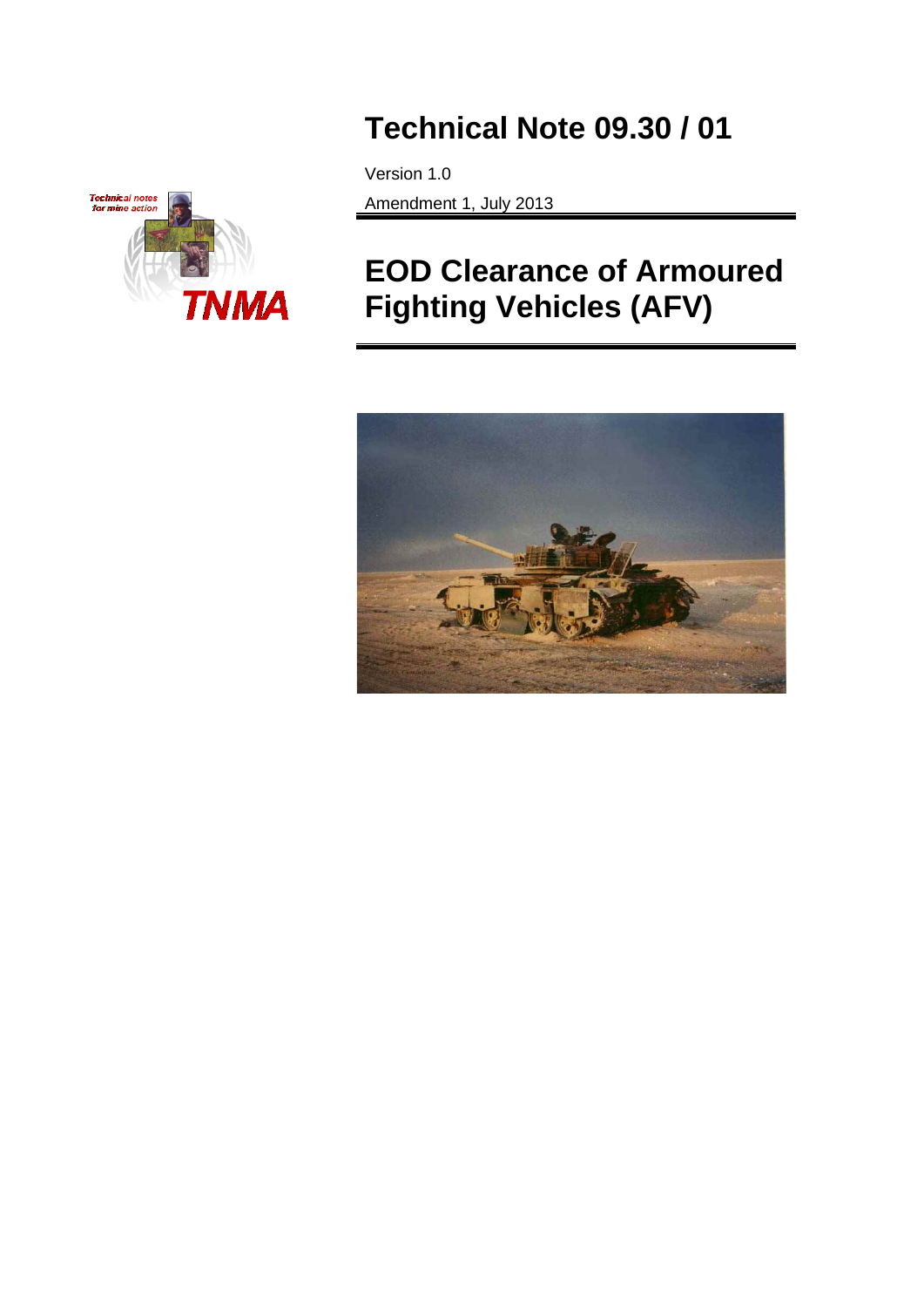# **Warning**

This document is distributed for use by the mine action community, review and comment. Although in a similar format to the International Mine Action Standards (IMAS) it is not part of the IMAS Series. It is subject to change without notice and may not be referred to as an International Standard.

Recipients of this document are invited to submit, with their comments, notification of any relevant patent rights of which they are aware and to provide supporting documentation. Comments should be sent to [mineaction@un.org](mailto:mineaction@un.org) with a copy to [imas@gichd.org.](mailto:imas@gichd.org)

The contents of this document have been drawn from a range of open source information, and have been technically validated as far as reasonably possible. Users should be aware of this limitation when utilising the information contained within this document. **They should always remember that this is an advisory document only; it is not an authoritative directive.**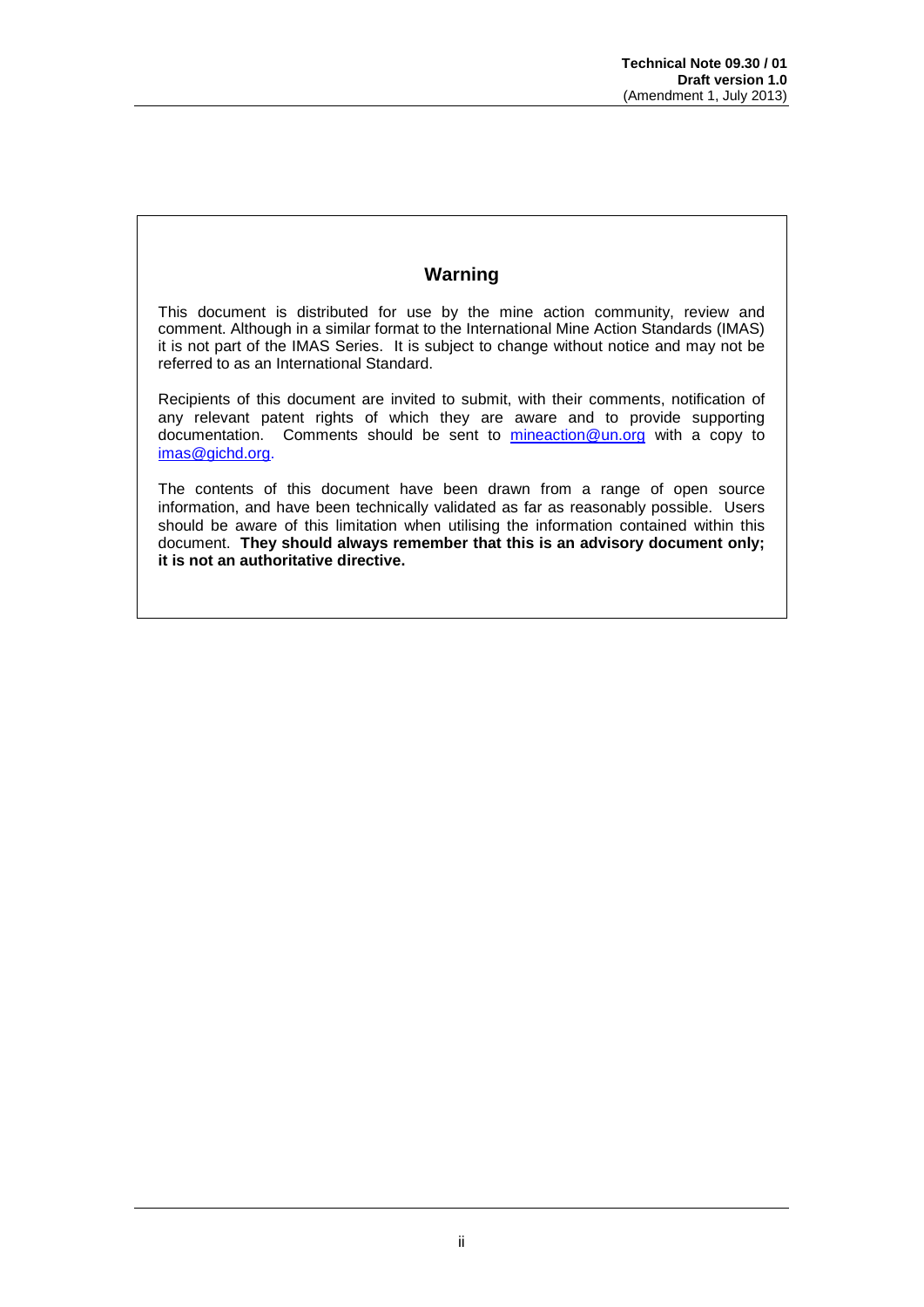# **Contents**

| 1.     |     |  |  |  |  |
|--------|-----|--|--|--|--|
| 2.     |     |  |  |  |  |
| 3.     |     |  |  |  |  |
| 4.     |     |  |  |  |  |
| 5.     |     |  |  |  |  |
| 6.     |     |  |  |  |  |
| 6.1.   |     |  |  |  |  |
| 6.1.1. |     |  |  |  |  |
| 6.1.2. |     |  |  |  |  |
| 6.1.3. |     |  |  |  |  |
| 6.1.4. |     |  |  |  |  |
| 6.1.5. |     |  |  |  |  |
| 6.2.   |     |  |  |  |  |
| 7.     |     |  |  |  |  |
| 7.1.   |     |  |  |  |  |
| 7.2.   |     |  |  |  |  |
| 8.     |     |  |  |  |  |
| 8.1.   |     |  |  |  |  |
| 8.2.   |     |  |  |  |  |
| 8.3.   |     |  |  |  |  |
| 8.4.   |     |  |  |  |  |
| 8.5.   | . 4 |  |  |  |  |
| 8.6.   |     |  |  |  |  |
| 8.7.   |     |  |  |  |  |
| 8.8.   |     |  |  |  |  |
| 8.9.   |     |  |  |  |  |
| 8.10.  |     |  |  |  |  |
| 8.11.  |     |  |  |  |  |
| 9.     |     |  |  |  |  |
| 9.1.   |     |  |  |  |  |
| 9.2.   |     |  |  |  |  |
| 9.3.   |     |  |  |  |  |
|        |     |  |  |  |  |
|        |     |  |  |  |  |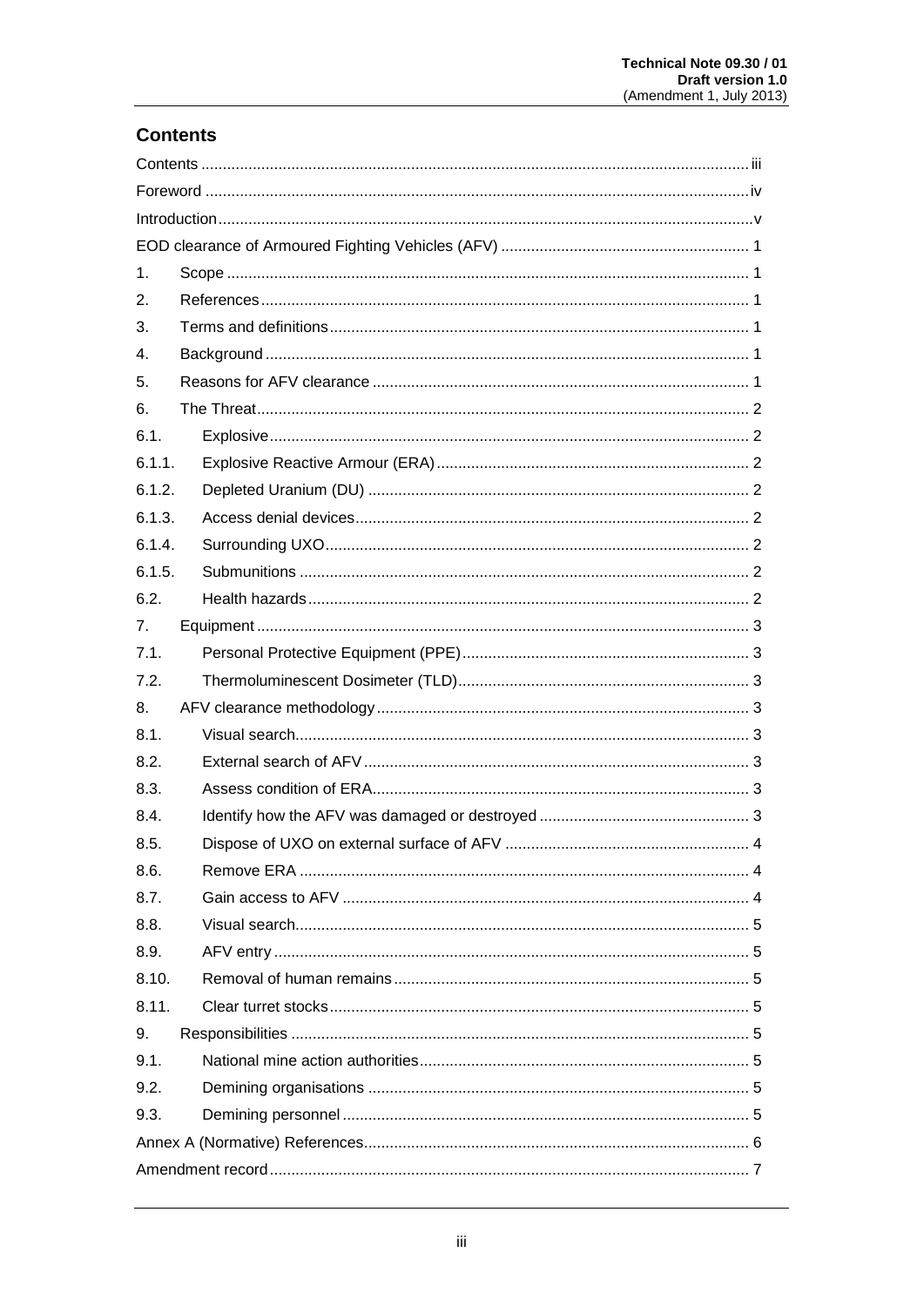# **Foreword**

Management practices and operational procedures for humanitarian mine action are constantly evolving. Improvements are made, and changes are required, to enhance safety and productivity. Changes may come from the introduction of new technology, in response to a new mine or UXO threat, and from field experience and lessons learned in other mine action projects and programmes. This experience and lessons learned should be shared in a timely manner.

Technical Notes provide a forum to share experience and lessons learned by collecting, collating and publishing technical information on important, topical themes, particularly those relating to safety and productivity. Technical Notes complement the broader issues and principles addressed in International Mine Action Standards (IMAS).

Technical Notes are not formally staffed prior to publication. They draw on practical experience and publicly-available information. Over time, some Technical Notes may be 'promoted' to become full IMAS standards, while others may be withdrawn if no longer relevant or if superseded by more up-to-date information.

Technical Notes are neither legal documents nor IMAS. There is no legal requirement to accept the advice provided in a Technical Note. They are purely advisory and are designed solely to supplement technical knowledge or to provide further guidance on the application of IMAS.

Technical Notes are compiled by the Geneva International Centre for Humanitarian Demining (GICHD) at the request of the United Nations Mine Action Service (UNMAS) in support of the international mine action community. They are published on the IMAS website at [www.mineactionstandards.org.](http://www.mineactionstandards.org/)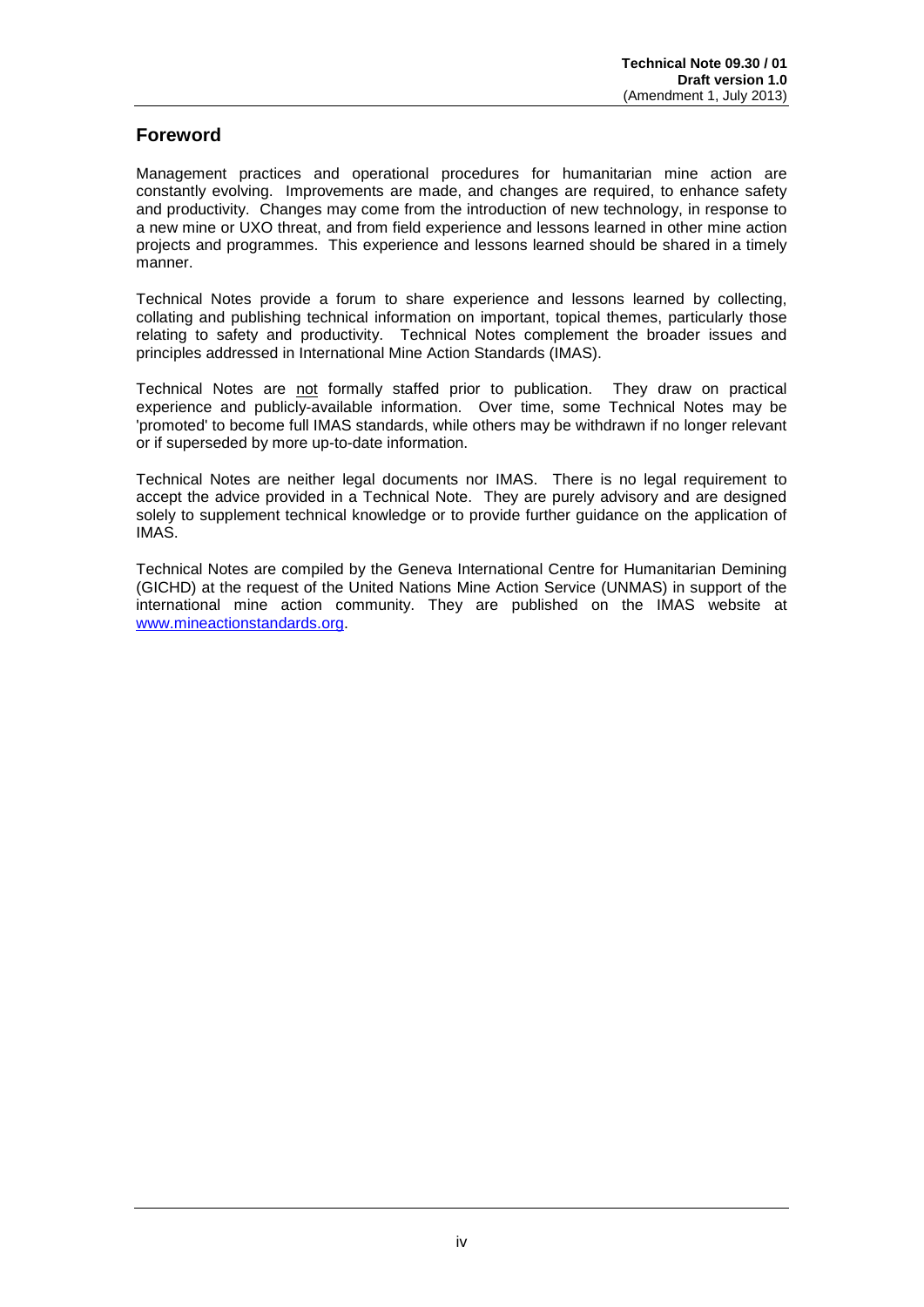# **Introduction**

The explosive ordnance disposal (EOD) clearance of armoured fighting vehicles (AFV) can be one of the most technically complex and demanding operations conducted by an EOD technician. It requires the development of render safe procedures (RSP) from first principles combined with a detailed understanding of the design and make-up of ammunition systems.

In post-conflict environments there could be a requirement to ensure that AFVs are safe as part of the humanitarian demining process. This Technical Note has been written, as an advisory document, to ensure that managers, field staff and EOD technicians are aware of all the potential hazards and provides guidance to the development of a safe RSP.

The EOD clearance of AFVs should only be undertaken by appropriately qualified EOD personnel; it is not a task for basic deminers or other field staff.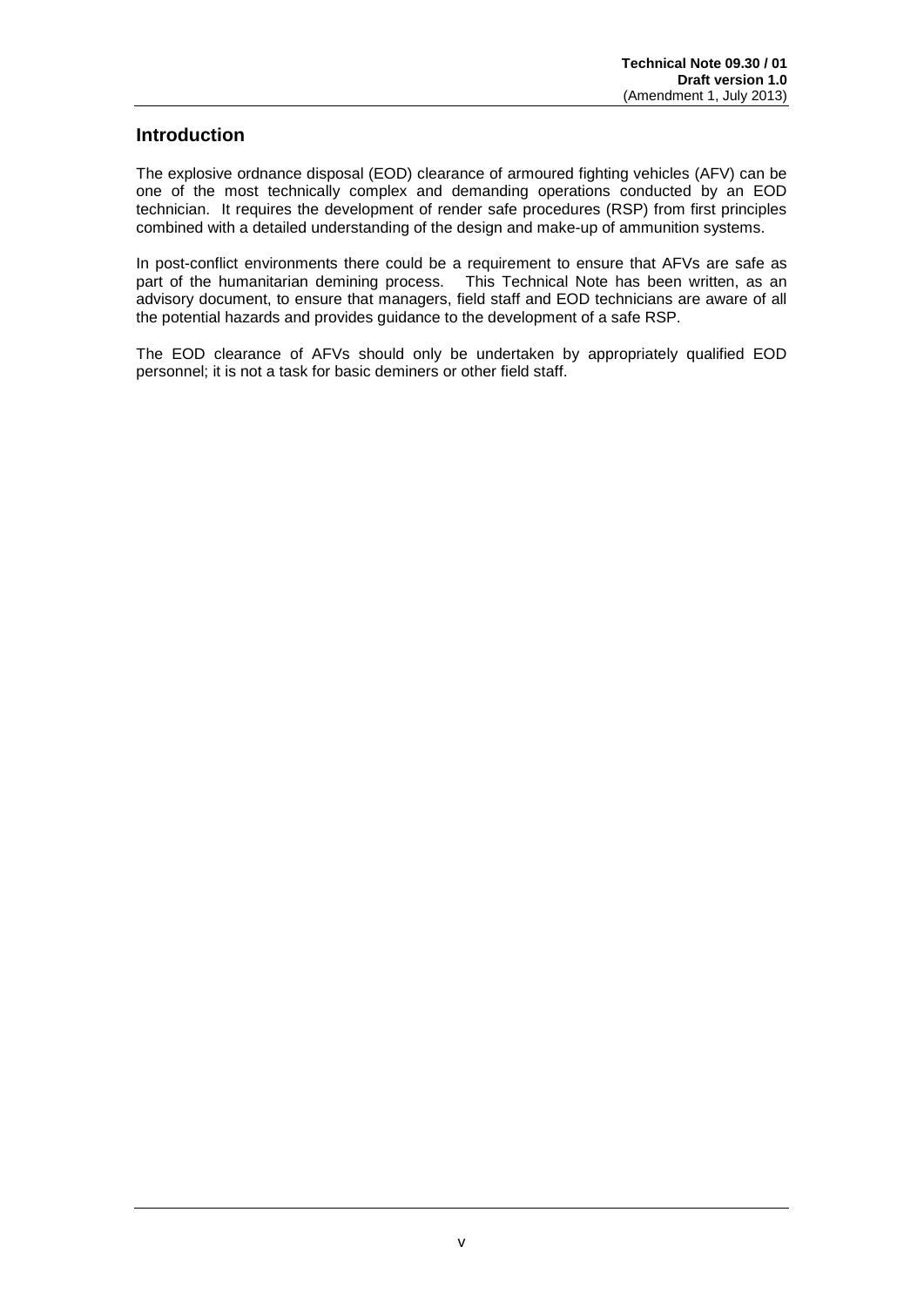# **EOD clearance of Armoured Fighting Vehicles (AFV)**

# **1. Scope**

This Technical Note establishes principles and provides guidance on the EOD clearance of Armoured Fighting Vehicles (AFV) encountered during demining operations in a permissive post-conflict environment.

# **2. References**

A list of normative references is given in Annex A. Normative references are important documents to which reference is made in this Technical Note and which form part of the provisions of this Technical Note.

# **3. Terms and definitions**

A complete glossary of all the terms, definitions and abbreviations used in the IMAS series and Technical Notes is given in IMAS 04.10.

In the Technical Notes series, the words 'should' and 'may' are used to indicate the intended degree of compliance. This use is consistent with the language used in International Mine Action Standards (IMAS), and guides.

- a) 'should' is used to indicate the preferred requirements, methods or specifications; and
- b) 'may' is used to indicate a possible method or course of action.

# **4. Background**

The clearance of AFVs, whether damaged or not, can be a functional task for demining organisations. Experience has been gained by a limited number of personnel in various demining programmes, but the passage of time inevitably means that the corporate knowledge of this methodology is fading.

The clearance of AFVs is based on the first principles taught to EOD technicians during their formal training. The methodology suggested in this Technical Note has been proven operationally, but may not necessarily be the most efficient clearance methodology to suit all circumstances. As in all EOD operations, the RSP must be modified to address the particular threat.

## **5. Reasons for AFV clearance**

There are numerous reasons why the clearance of AFVs may be desirable in a post-conflict situation. These include:

- a) to reduce risk to human life;
- b) to permit the destruction of unserviceable or unstable ammunition;
- c) to safeguard the environment;
- d) exploitation to gain information on ammunition systems and other UXO faced by demining organisations;
- e) to permit environmental clearance of the area, and the removal of AFVs;
- <span id="page-5-0"></span>f) to enable the recovery of corpses for war graves registration processes; and/or
- g) to prevent the recovery of ammunition by others for improper purposes.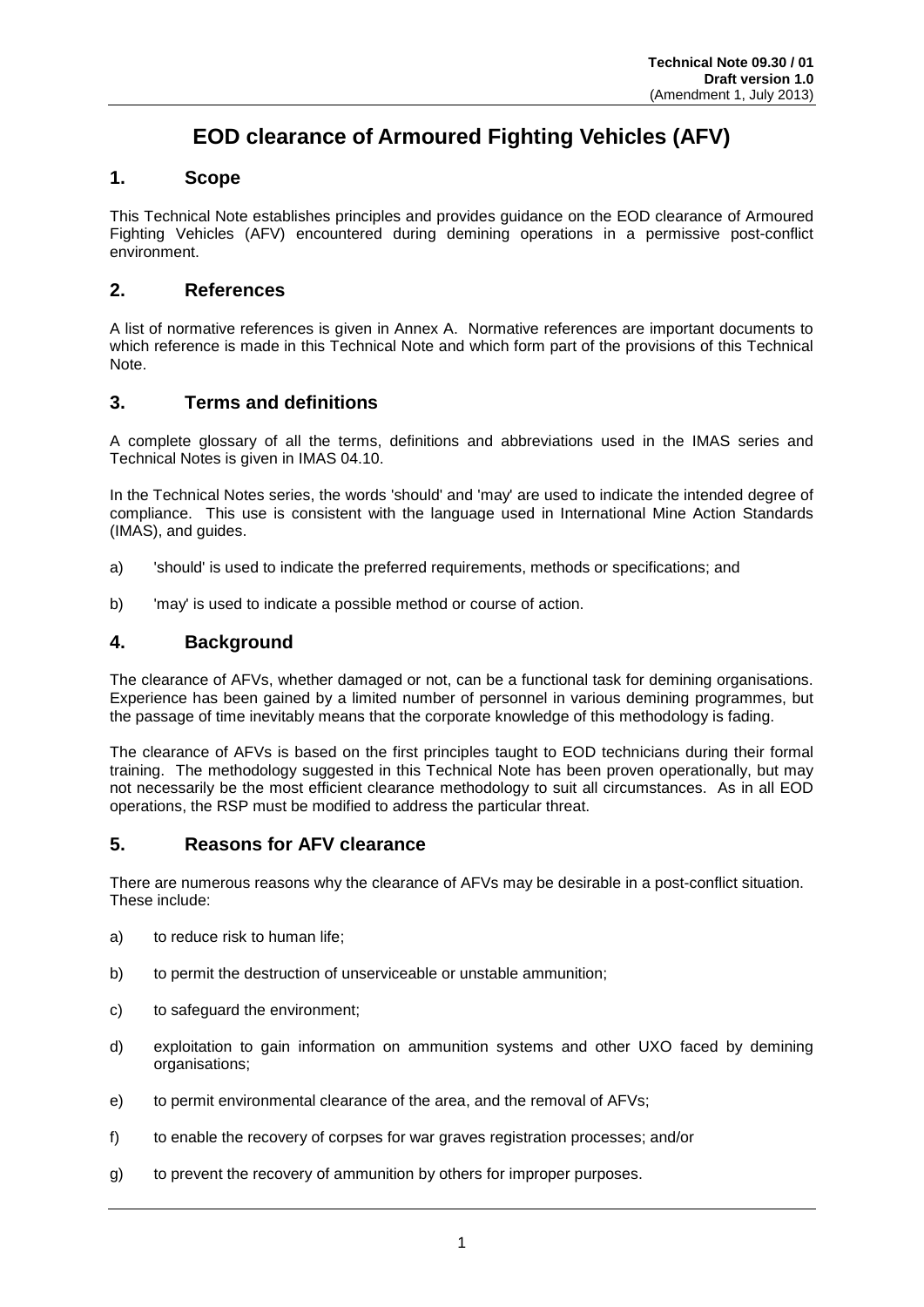# **6. The Threat**

## **6.1. Explosive**

There are a number of explosive-related threats that require elimination during the AFV clearance operation:

### **6.1.1. Explosive Reactive Armour (ERA)**

Any remaining ERA may well be in an unstable condition after being subjected to the effects of antitank weapons, submunitions or mines.

#### **6.1.2. Depleted Uranium (DU)**

The use of DU munitions could have produced a radio-active or toxic hazard (Refer to Technical Note 02/2001 for the threat posed by DU and the principles for the clearance of DU ammunition or contaminated areas).

#### **6.1.3. Access denial devices**

The threat of access denial devices laid by the warring factions prior to abandonment of the AFV should be considered.

#### **6.1.4. Surrounding UXO**

The threat posed by UXO in the surrounding area of the AFV should always be considered. In particular be aware of the dangers posed by ammunition "kicked out" of the AFV during its destruction. This may well look "unfired" or safe, but the fuzing system may have been subjected to the centrifugal, set back and set forward forces required to arm many fuze types.

The ammunition will also have been subjected to diurnal cycling, which may have a negative effect on the stability and consistency of the explosive fill. Degradation of the explosive will affect the sensitivity of the explosive, whilst heat can change the explosive consistency allowing explosive migration into the fuze cavity and threads.

#### **6.1.5. Submunitions**

Artillery or air delivered submunitions could well have been used to destroy the AFV. Failure rates of such munitions can be as high as 30%; there could be failed sub-munitions on the surface of, and around, the AFV.

#### **6.2. Health hazards**

In addition to the hazards posed by the possible presence of DU contamination, additional health hazards could be present because of human remains still in the vehicle; the remains are classified as UN Class 6.2 dangerous goods. Due to the contagious nature of naturally occurring bodily fluids and diseases in human remains, and the need to maintain the appropriate respect for the dead, the handling of human remains during clearance operations must be carried out with great care. The detailed hazard will be dependant on factors such as time of death, cause of death, any diurnal cycling the remains have been subjected to etc. The EOD technician should, wherever possible, obtain medical advice prior to AFV entry and disturbance of the remains. (Further information is given Clause 08.10).

AFV will also present other industrial health hazards. These will include:

- a) leakage of battery acids;
- b) leakage of hydraulic fluids;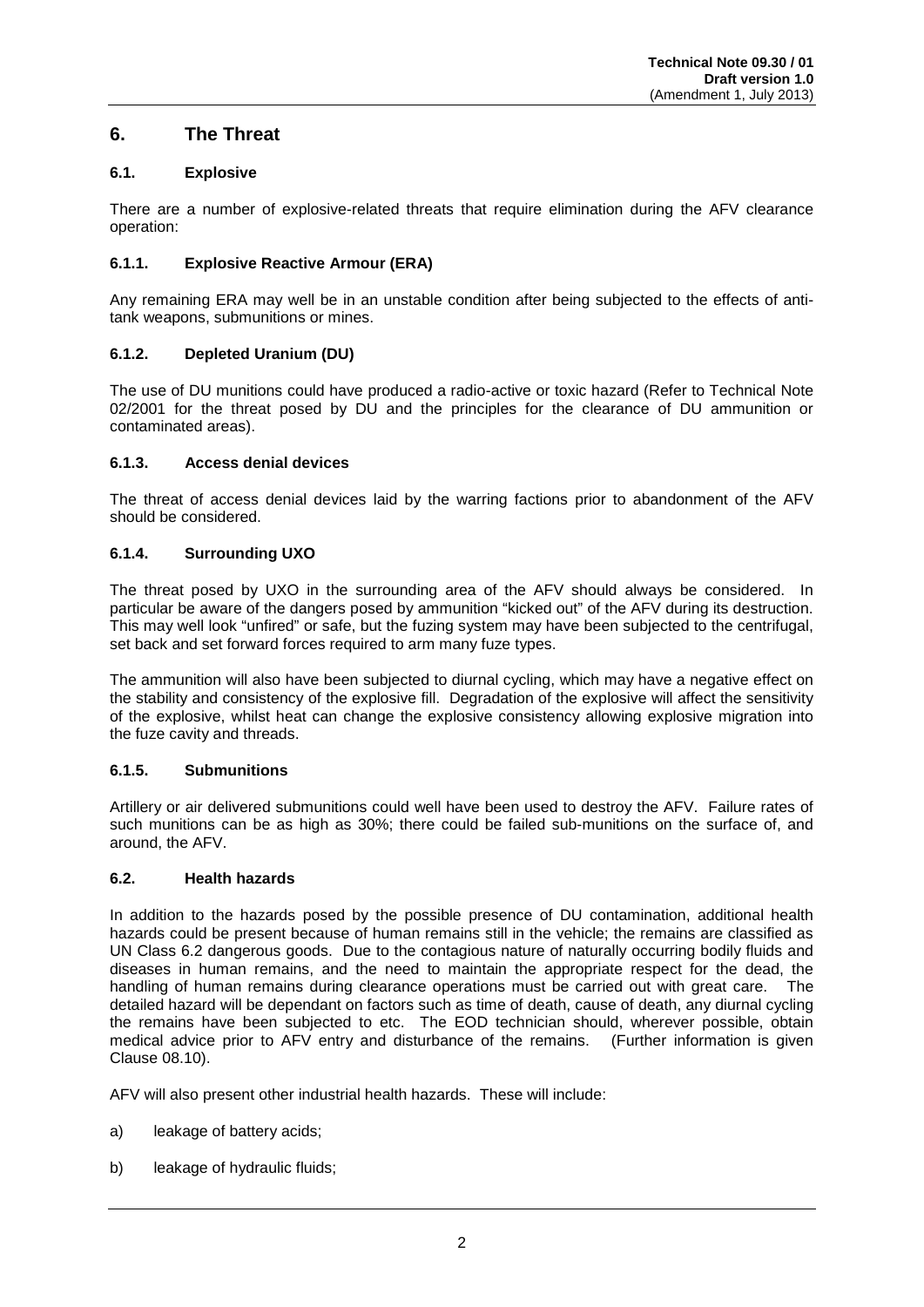#### c) fuel; and

d) radiac sources, such as tritium, for weapons systems and optical systems.

# **7. Equipment**

## **7.1. Personal Protective Equipment (PPE)[1](#page-5-0)**

The following PPE shall be used by the EOD technician until the presence of DU can be positively discounted:

- a) inner cotton gloves;
- b) outer heavy PVC gloves;
- c) respirator<sup>[2](#page-7-0)</sup>; and
- d) protective trousers and overboots. (Optional to protect clothing).

#### **7.2. Thermoluminescent Dosimeter (TLD)**

The EOD technician should wear a TLD during AFV clearance operations. Personal dosimetry and health checks should be co-ordinated with a local appropriately qualified medical facility.

# **8. AFV clearance methodology**

#### **8.1. Visual search**

Visually search the surrounding area for UXO. Disposal of any UXO found is a matter of judgement for the EOD technician. If there is any risk of mines, then demining assets should be deployed to clear a safe working area.

#### **8.2. External search of AFV**

Conduct an external search of the AFV to identify any UXO (submunitions) present on the external surface of the AFV. Mark any found.

#### **8.3. Assess condition of ERA**

Some nation's ERA has been subjected to trials to ensure that hot-cutting techniques, if used with care, can be used to remove damaged plates. This is not necessarily the case for all ERA, therefore hot cutting techniques should not be used.

#### **8.4. Identify how the AFV was damaged or destroyed**

During the external search of the AFV the EOD technician should assess the likely munition that has caused the damage or destruction. The threat from DU can then be ascertained. Remember that DU munitions may well be part of the turret stocks of the AFV, and therefore a DU threat can not be discounted at this stage.

A Portable Contamination Meter (PCM) - Type Mini-Monitor fitted with a B-6-H GM Tube can be used to identify DU contaminated areas.

<span id="page-7-1"></span> $1$  This PPE is in addition to the blast and fragmentation PPE requirements discussed in IMAS 10.30.

<span id="page-7-0"></span><sup>&</sup>lt;sup>2</sup> Industrial Filtering Face Mask, Type 3M 8825 or 4255 may be used if it is positively confirmed that DU not present but human remains are still in the AFV.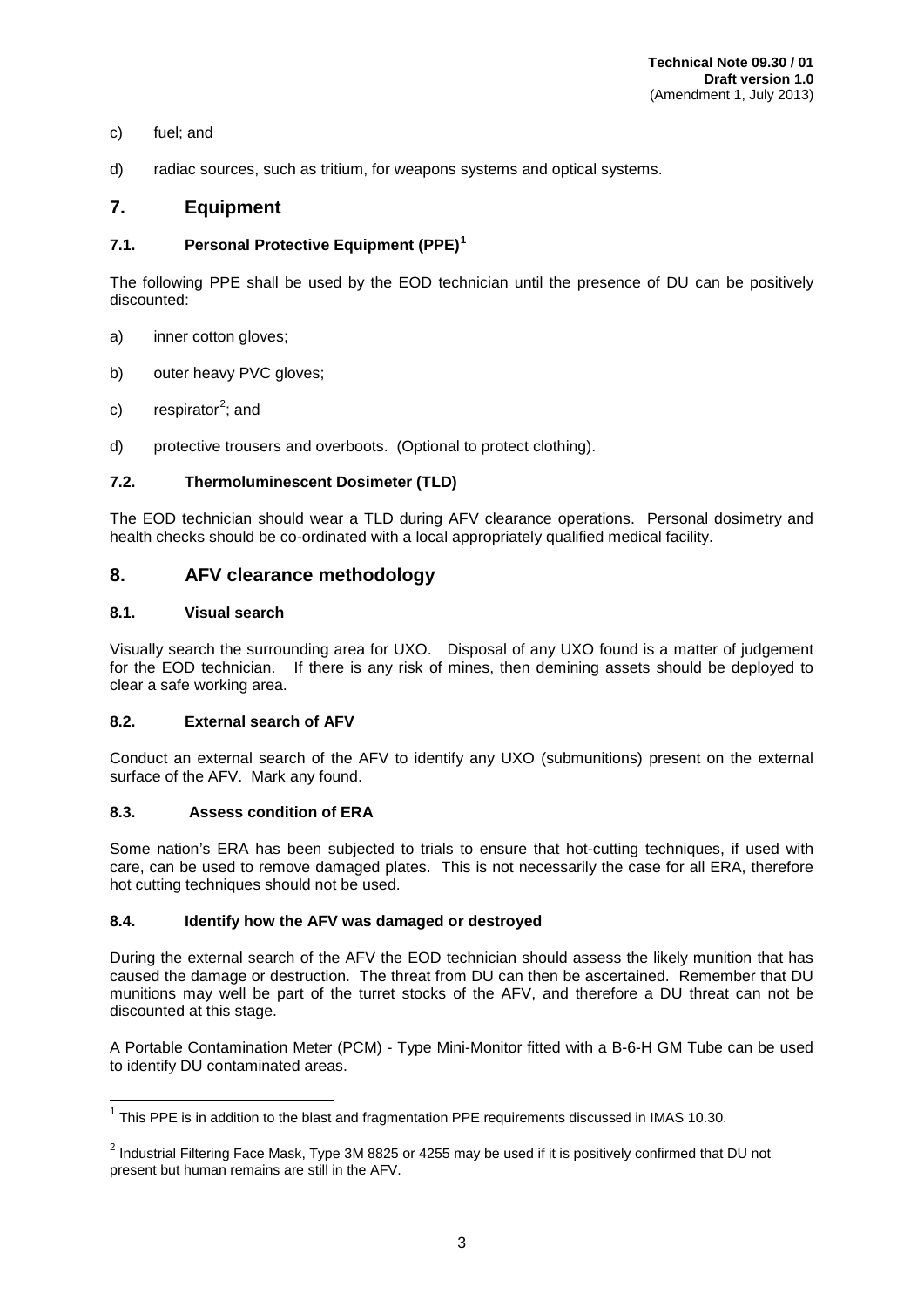**WARNING 1: DU fragments. Do not let DU residue or fragments come into contact with exposed unprotected skin. DU fragments are not to be picked up by hand. A scoop or other such tool is to be used.**

If DU is suspected, then the area of penetration can be decontaminated by vigorously throwing shovelfuls of sand or earth in the area of penetration. This removes traces of DU oxide on the surface. Residual DU fragments and contaminated sand or earth should be disposed of in accordance with Technical Note 02/2001 - Depleted Uranium.

Jammed penetrators should be decontaminated as above. They may be removed with a sharp knock. Should they fail to move then they should be marked, and removal attempted between 7 to 14 days later, by which time they should have contracted.

> **WARNING 2: Do not attempt to remove jammed penetrators explosively as recontamination will result.**

#### **8.5. Dispose of UXO on external surface of AFV**

If any are found then a suitable disposal technique should be used. The EOD technician should be aware that this may result in damage to optics and external equipment. If exploitation is the reason for AFV clearance, then these should be protected before initiation of the charge. The EOD technician should consider the effect that his/her actions may have on any ERA present. Multi initiation should be considered.

> **WARNING 3: Should the vehicle catch fire as a result of EOD action, then any DU alloy**  used in shot may ignite. (An ignition temperature of 600-1000<sup>0</sup>c is required). Dispersion of DU **aerosol oxide may result. A downwind area within 22.50 sectors at a radius of 60m should be cleared.**

#### **8.6. Remove ERA**

Undamaged ERA can be removed using a bolt croppers, spanner or wrench. Should the ERA be damaged, then an assessment of the ERA design and damage to the ERA is necessary.

> **WARNING 4: If explosive has been forced into the screw threads by the force of explosions then it may be initiated by frictional forces when unscrewed. If the ERA is bolted direct onto the AFV then this risk will not be extant.**

If in doubt, damaged ERA should be removed explosively (or, if available, by EOD Hydro Abrasive Cutting (HAC) systems). The explosive should be placed directly onto the ERA to ensure that initiation of the ERA charge does not result in the plate "flying off". Sufficient explosive should be used to ensure initiation of all of the ERA explosive; otherwise loose explosive will be spread over the surrounding area.

> **WARNING 5: The EOD technician should be aware that the resultant blast caused may disturb other UXO on the surface of the AFV.**

The use of a shaped charge will inevitably result in initiation of the ERA as intended, with a consequentially large danger area.

If EOD Hydro Abrasive Cutting systems are deployed then these are an alternative to explosive removal.

#### **8.7. Gain access to AFV**

The EOD technician should then gain access to the AFV to assess the condition of turret stocks.

**WARNING 6: There is a possibility that the access hatches to the AFV may have access denial devices deployed. Hook and line should be used to open all access hatches from the exterior.**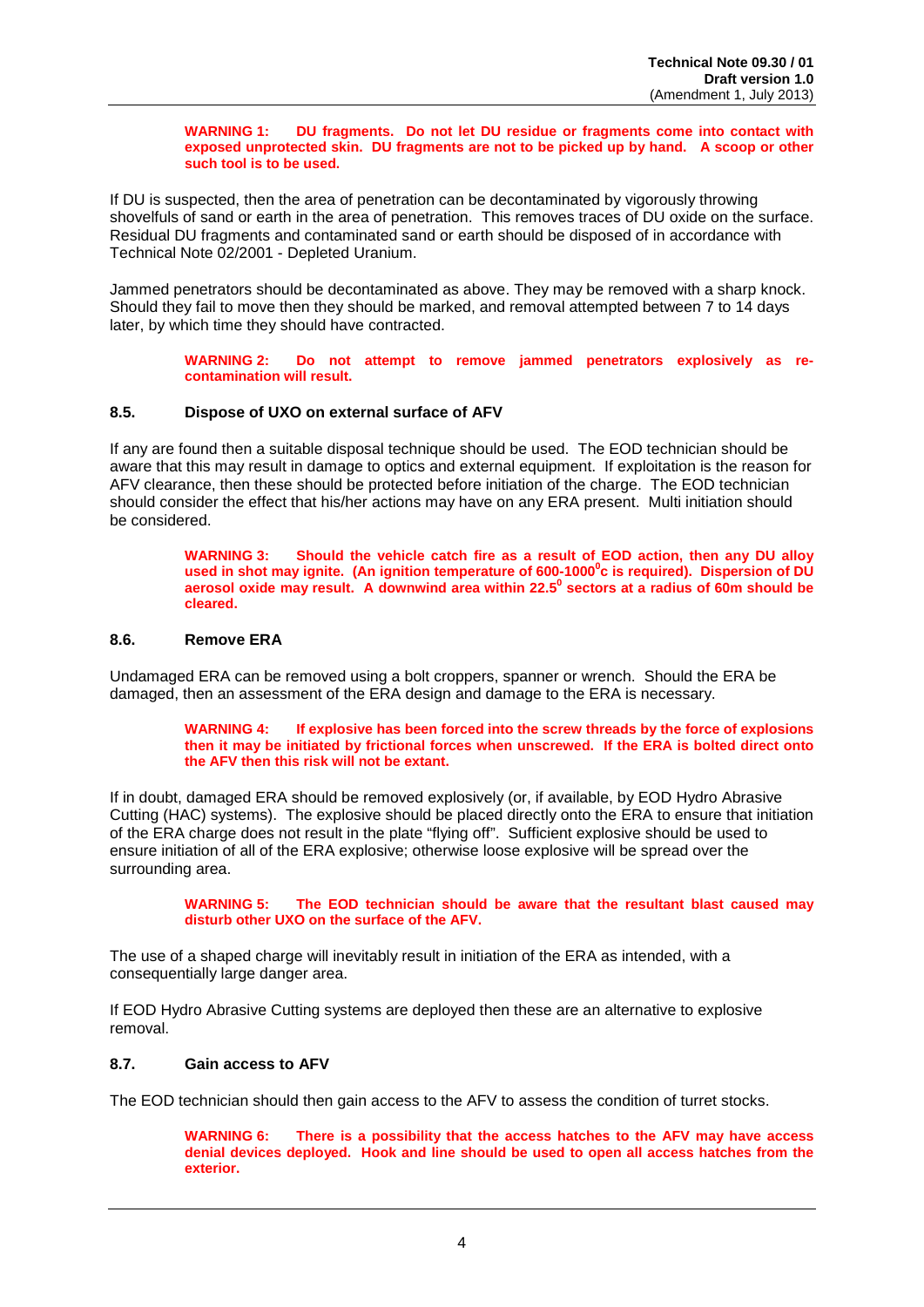### **8.8. Visual search**

The EOD technician should conduct a detailed search in order to identify any access denial devices deployed within the crew compartment of the vehicle.

#### **8.9. AFV entry**

The EOD technician may now enter the vehicle.

#### **8.10. Removal of human remains**

It may be necessary to remove human remains in order to gain access to assess the condition of turret stocks<sup>[3](#page-7-1)</sup>. International advice from an appropriate international organisation, such as the International Committee of the Red Cross (ICRC), should be obtained to ensure that all necessary war graves registration processes are carried out.

#### **8.11. Clear turret stocks**

The EOD technician should now proceed to clear turret stocks of ammunition in accordance with the principles of ammunition design, inspection and surveillance. Further RSPs may be necessary for ammunition that is considered too dangerous to be removed for bulk destruction.

# **9. Responsibilities**

#### **9.1. National mine action authorities**

It is the responsibility of the National Mine Action Authority to ensure that the managers of all local demining teams, NGOs or commercial companies are aware of the existence of this Technical Note, especially if AFVs may have been used during international or internal conflicts in the nation concerned.

#### **9.2. Demining organisations**

It is the responsibility of the management of local demining teams, NGOs or commercial companies to pay attention to this Technical Note, and incorporate the recommendations into SOPs where appropriate. Where no National Mine Action Authority exists, it is the their responsibility to ensure that all demining teams are aware of the recommendations in this Technical Note.

#### **9.3. Demining personnel**

It is the responsibility of all field staff, whether deminers or EOD, to carry out the recommendations in this Technical Note to the best of their ability, and to inform their management if compliance with the recommendations cannot be achieved.

<sup>&</sup>lt;sup>3</sup> Industrial Filtering Face Mask, Type 3M 8825 or 4255 may be used if it is positively confirmed that DU not present but human remains are still in the AFV. The EOD technician should also wear protective overalls and gloves to prevent contamination of normal clothing. These should be burnt on completion of the task.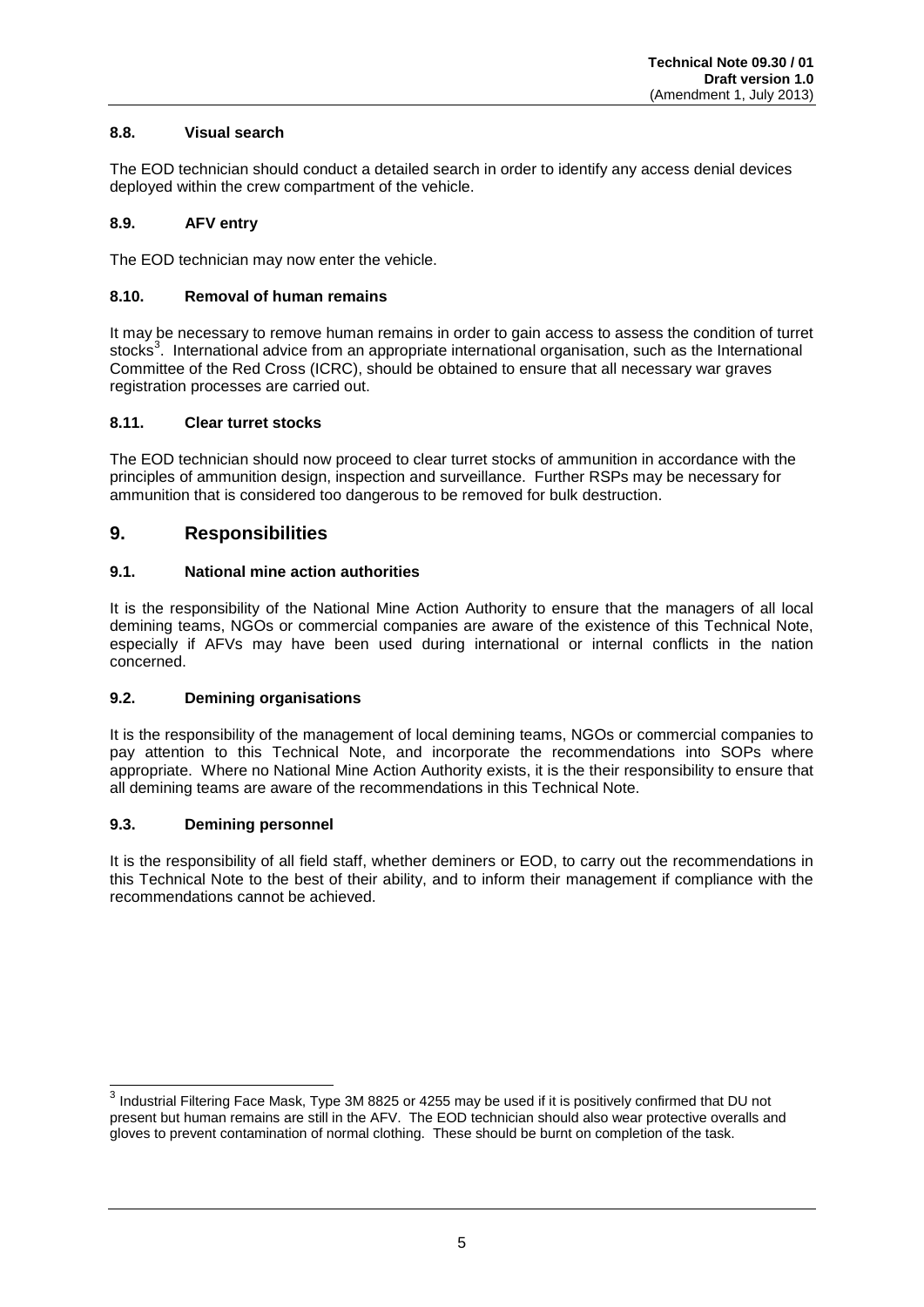# **Annex A (Normative) References**

The following documents, when referred to in the text of this Technical Guide, form part of the provisions of this guide.

- a) IMAS 04.10. Glossary of demining terms; and
- b) Technical Note 02/2001. Clearance of Depleted Uranium (DU) hazards.

The latest version/edition of these references should be used. GICHD hold copies of all references used in this Technical Note. A register of the latest version/edition of the IMAS standards, guides and references is maintained by GICHD, and can be found on the IMAS website [\(www.mineactionstandards.org\)](http://www.mineactionstandards.org/). National mine action authorities, employers and other interested bodies and organisations should obtain copies before commencing mine action programmes.

The latest version/edition of the Technical Notes can be accessed via the GICHD website: [\(www.gichd.org\)](http://www.gichd.org/).